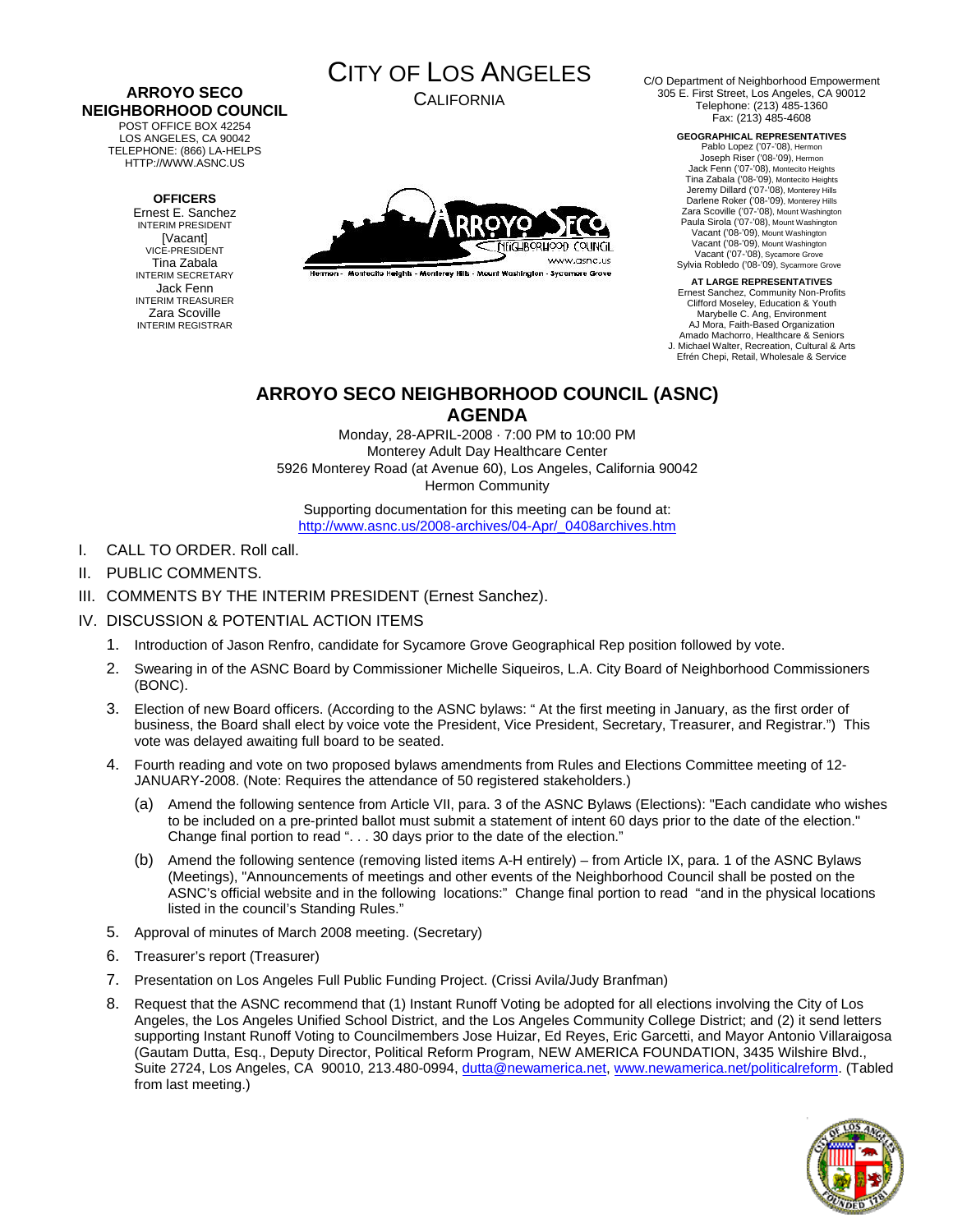## **ARROYO SECO NEIGHBORHOOD COUNCIL (ASNC) AGENDA, Page 2**

Monday, 28-APRIL-2008 · 7:000 PM to 10:00 PM Monterey Adult Day Healthcare Center

- 9. \$4,000 (split into two, one now and one in the new fiscal year) for the Monterey Hills Jazz Fest. (D.Roker) **Motion (Darlene Roker/Jeremy Dillard) to amend original request to \$1,500 now and \$2,500 until final figures for the July 2008 budget.** (Tabled from last meeting.)
- 10. Request from Katharine Parra of Montecito Heights: "Increase the scope of the Latona School Beautification project to include the Palm Tree Circle across from the rear Latona Avenue Elementary School and the Parkway on Avenue 43 from Griffin Avenue up to the Palm Tree Circle and that the ASNC use the prior approved funds for this expanded project during this year's finding cycle." The school is currently working with architects on modifications at the school and they would prefer to wait until next school year for the plantings on the school grounds. This "expanded area" had its start up costs funded by CD-1. (Katharine Parra)"
- 11. In a continuation of the program at the Audubon Center in Debs Park started last year, the ASNC allots \$1200 for twelve \$100 financial aid stipends for Summer Day Camp 2008. (Jack Fenn)
- 12. **Motion from Joseph Riser: In order to preserve time for board deliberations and actions, moved that presentations from City departments and other governmental entities be limited to 10-15 minutes (at the president's discretion)within regular ASNC board meetings, unless specifically invited by the board to address current local concerns. Presenters who require more time to address stakeholders should be offered the option of starting earlier, before the formal meeting begins (e.g., a special early convening at 6:30 p.m., when attendance would be optional), or be referred to one or more Local Issues meetings within ASNC communities which typically draw larger stakeholder attendance.** (Tabled from last meeting.)
- 13. Discussion and possible action re: reducing the portion of the ASNC budget now spent on administrative services and fees (now more than 50%) in order to leave more funds for community projects:
	- (a) Identify any board members willing and able to take on any of the duties of the paid positions, as volunteers.
	- (b) Recruit board member volunteer(s) willing to research the amounts that nearby neighborhood councils are spending for their Website maintenance and report back at the May 2008 meeting.
- 14. Discussion and possible action re:
	- (a) **Motion: When filling vacancies or seeking replacements for paid professional service providers, the recruiting and advertising duties are to be handled by the Board member or officer that each provider reports to or works with most closely [currently, Administrative Assistant (President), Minute Taker (Secretary), Bookkeeping Assistant (Treasurer), and Website Maintenance Services (Registrar).**
	- (b) Candidates for current positions:
		- (i) Continuation of the services of Yvette Thomas (filling in for Maxine Cain) as Minute Taker.
		- (ii) Consideration of retaining the services of Edeltraut Schrober as Administrative Assistant.
		- (iii) Consideration of retaining the services of Edeltraut Schrober as Bookkeeping Assistant.
		- (iv) Consideration of retaining the services of Robert Hawkes as Bookkeeping Assistant.
- 15. **Motion from Hank Shaeffer: "Whenever funds are appropriated by the Arroyo Seco Neighborhood Council, the appropriation shall state the fiscal year or years for which such funds are appropriated and, in the event funds are appropriated for more than one fiscal year, the amount appropriated for each fiscal year."** (Tabled from last meeting.)
- 16. **Motion from Joseph Riser: "Request from Los Angeles International Charter High School to reallocate up to \$1,300 from ASNC funds previously approved for a school equipment purchase for use in buying mirrors and balance bars for its Arts Program's dance studio -- (related to last year's request through Hermon Local Issues for \$1,600 for a lawn tractor for the school's athletic field)."** (Tabled from last meeting.)
- 17. **Motions from Jeremy Dillard:** 
	- (a) **Motion to issue a letter to the CRA requesting they install a street light on Via Colina to mitigate criminal activities currently occurring due to poor lighting.**
	- (b) **Motion to authorize \$250 for the installation of two dog waste bag dispensers in Bud Weiner Park.**
- 18. From Mount Washington Local Issues ("MWLI")by Paula Sirola:
	- (a) MWLI requests a letter from the ASNC to the US Postal Service requesting that the Post Office replace the standard blue mailbox that was removed at the intersection of Marmion Way and Mount Washington Drive.



**ARROYO SECO NEIGHBORHOOD COUNCIL** Post Office Box 42254, Los Angeles, Ca90042 Phone (866) LA-HELPS www.asnc.us